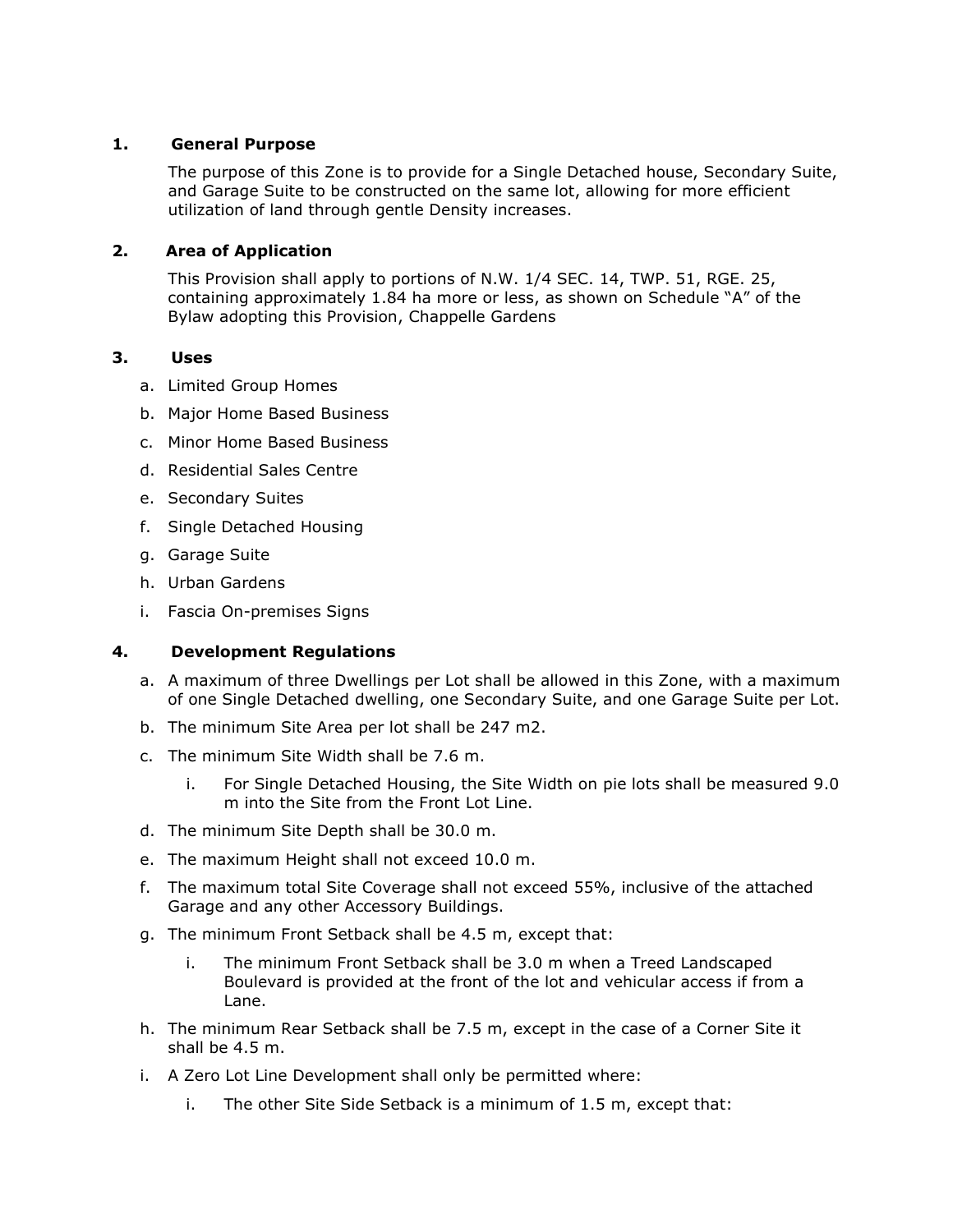- A. The minimum Side Setback Abutting a Lane shall be 1.2 m;
- B. The minimum Side Setback Abutting a Treed Landscaped Boulevard, where the principal building faces the flanking Side Lot Line, shall be 3.0 m
- ii. All roof leaders from the Dwelling are connected to the individual storm sewer service for each Lot;
- iii. No roof leader discharge shall be directed to the maintenance easement and
- iv. The owner of a Lot within a development proposed for the Zero Lot Line Development and the owner of the adjacent Lot shall register, on titled for the adjacent lots, a 1.5 m private maintenance easement that provides for:
	- A. A 0.30 m eave encroachment with the requirement that the eaves must not be closer than 0.90 m to the eaves of the building on a n adjacent parcel;
	- B. A 0.60 m foot encroachment easement; and
	- C. Permission to access the easement area for maintenance of the properties.
- j. The Site Side Setback for a Garage in a Zero Lot Line Development may only be reduced to zero where:
	- i. A 1.5 m private maintenance easement identical to that registered for the principal building is provided;
	- ii. All roof leaders from Accessory buildings are connected to the individual storm sewer service for each Lot or directed to drain directly to an adjacent Land; and
	- iii. No roof leader discharge shall be directed to the maintenance easement.
- k. On-Site parking shall be provided in accordance with the following regulations:
	- i. Where a Site or a Lot within a Zero Lot Line Development has primary vehicular access from a Lane, the following regulations shall apply:
		- A. A Garage shall be provided;
		- B. The minimum distance from the Rear Lot Line to a Garage shall be 5.5 m; and
		- C. A Hardsurfaced Walkway between the Garage and an entry to the Dwelling shall be provided.
- l. Dwellings in Corner Sites shall have flanking side treatments similar to the front elevation of the principal building.
- m. General Site Landscaping shall be in accordance with the following:
	- i. All required Landscaping shall be consistent with the relevant requirements of Section 55 of this Bylaw; and
	- ii. Notwithstanding 155.4 (29)(2), where primary vehicular access is from a Land, General Site Landscaping shall be developed in accordance with the following:
		- A. One deciduous tree, one coniferous tree, and four shrubs shall be required for each principal dwelling
- n. Signs shall comply with the regulations found in Schedule 59A of the Zoning Bylaw.